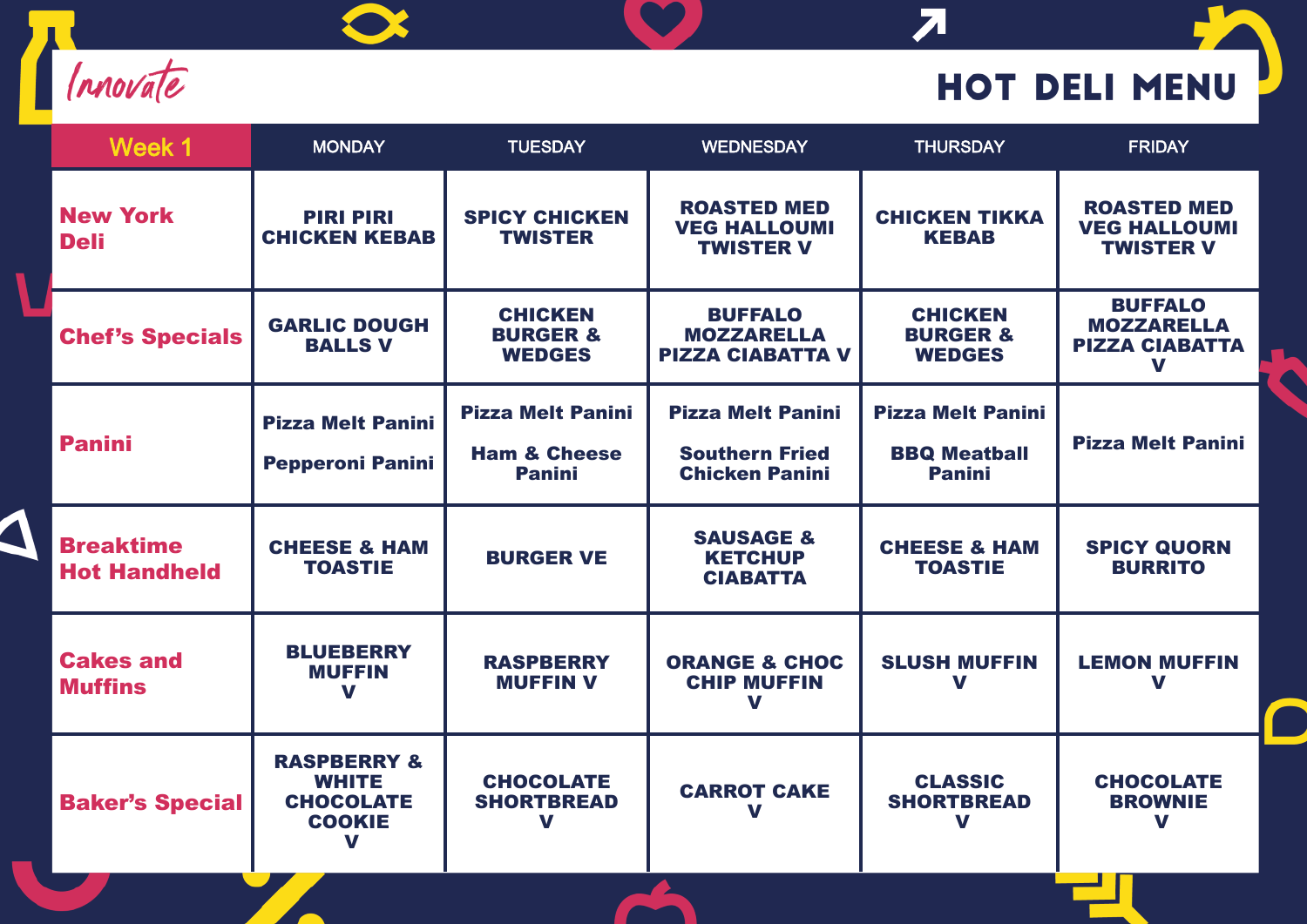| rnovale |
|---------|
|---------|

 $\overline{\Delta}$ 

## HOT DELI MENU

 $\overline{\mathbf{z}}$ 

| Week 2                                  | <b>MONDAY</b>                             | <b>TUESDAY</b>                                            | <b>WEDNESDAY</b>                                           | <b>THURSDAY</b>                                            | <b>FRIDAY</b>                                                                        |
|-----------------------------------------|-------------------------------------------|-----------------------------------------------------------|------------------------------------------------------------|------------------------------------------------------------|--------------------------------------------------------------------------------------|
| <b>New York</b><br><b>Deli</b>          | <b>Chicken Tikka</b><br><b>Kebab</b>      | <b>Korean</b><br><b>Chicken</b><br><b>Twister</b>         | <b>SWEET POT &amp;</b><br><b>PEPPERONI</b><br><b>TWIST</b> | <b>Southern Fried</b><br><b>Chicken Burger</b>             | <b>ROASTED MED</b><br><b>VEG</b><br><b>HALLOUMI</b><br><b>TWISTER V</b>              |
| <b>Chef's Specials</b>                  | <b>PULLED PORK</b><br><b>BRIOCHE BAP</b>  | <b>CHICKEN</b><br><b>BURGER &amp;</b><br><b>WEDGES</b>    | <b>BBQ SAUSAGE</b><br>& CHEESE<br><b>CIABATTA</b>          | <b>SAUSAGE &amp;</b><br><b>KETCHUP</b><br><b>CIABATTA</b>  | <b>BURGER</b><br>"Ve"                                                                |
| <b>Panini</b>                           | <b>Pizza Melt</b><br><b>Panini</b>        | <b>Pizza Melt</b><br><b>Panini</b>                        | <b>Pizza Melt</b><br><b>Panini</b>                         | <b>Pizza Melt</b><br><b>Panini</b>                         | <b>Pizza Melt</b><br><b>Panini</b>                                                   |
|                                         | <b>Southern Fried</b><br><b>Chicken</b>   | <b>Ham &amp; Cheese</b><br><b>Panini</b>                  | <b>Pepperoni</b><br><b>Panini</b>                          | <b>BBQ Meatball</b><br><b>Panini</b>                       |                                                                                      |
| <b>Breaktime</b><br><b>Hot Handheld</b> | <b>CHEESE &amp;</b><br><b>HAM TOASTIE</b> | <b>SAUSAGE &amp;</b><br><b>KETCHUP</b><br><b>CIABATTA</b> | <b>PREMIUM</b><br><b>SAUSAGE</b><br><b>ROLL</b>            | <b>CHILLI BEEF</b><br><b>BURRITO</b>                       | <b>BUFFALO</b><br><b>MOZZARELLA</b><br><b>PIZZA</b><br><b>CIABATTA V</b>             |
| <b>Muffins</b>                          | <b>LEMON</b><br><b>MUFFIN</b><br>V        | <b>RASPBERRY</b><br><b>MUFFIN</b><br>V                    | <b>LEMON CURD</b><br><b>MUFFIN</b><br>V                    | <b>ORANGE &amp;</b><br><b>CHOC CHIP</b><br><b>MUFFIN V</b> | <b>STICKY</b><br><b>TOFFEE</b><br><b>MUFFIN V</b>                                    |
| <b>Traybakes</b>                        | <b>CHOCOLATE</b><br><b>BROWNIE</b><br>V   | <b>SHORTBREAD</b><br>V                                    | <b>SEEDED</b><br><b>FLAPJACK</b><br>V                      | <b>ROCKY ROAD</b>                                          | <b>RASPBERRY &amp;</b><br><b>WHITE</b><br><b>CHOCOLATE</b><br><b>COOKIE V</b><br>. . |

**DA**